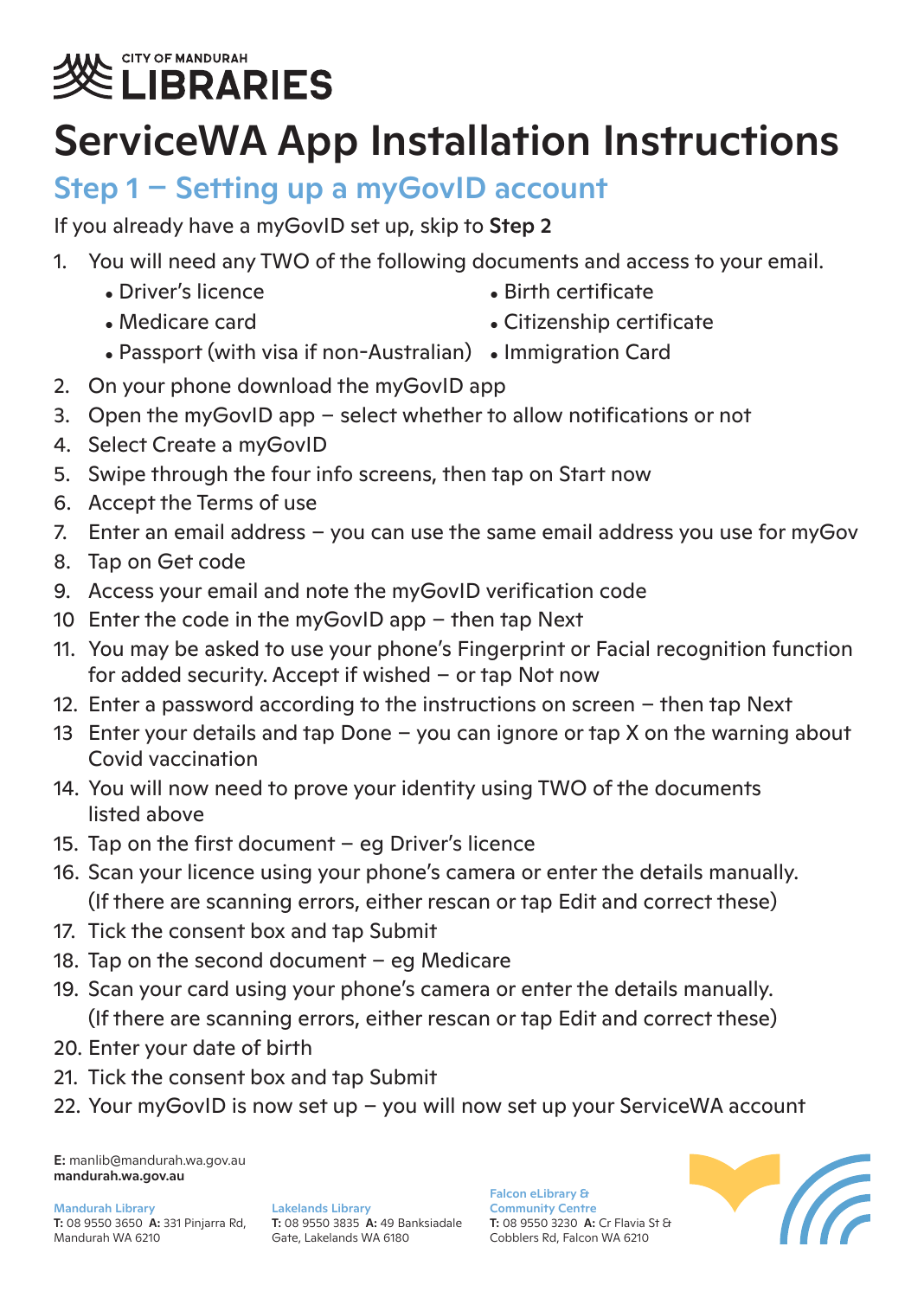#### **CITY OF MANDURAH IBRARIES**

# ServiceWA App Installation Instructions

### Step 2 – Setting up a ServiceWA account

If you already have a ServiceWA account set up, skip to Step 3

- 1. On your phone download the ServiceWA app
- 2. Open the ServiceWA app select whether to allow notifications or not
- 3. Tap Next
- 4. On the Consent page scroll down and tap I agree
- 5. Tap Log in to Service WA
- 6. On the Log in screen, you will see the myGovID as the preferred option – tap Log in
- 7. You will be redirected to the Digital Identity website
- 8. Under myGovID, tick Remember my choice
- 9. Tap on Select myGovID
- 10. Enter the email address used for myGovID
- 11. Tap Remember me then tap Login
- 12. You will be shown a four digit code
- 13. Open the myGov ID app, enter the code and tap Accept
- 14. Open the ServiceWA app
- 15. On the Your consent screen scroll down tick the Yes and don't ask me again box
- 16. Tap Consent
- 17. Tap Consent again
- 18. Add your mobile number then tap Next
- 19. Confirm your mobile number
- 20. Enter the confirmation code and tap Next
- 21. Tap Next again
- 22. Tap on Enable SafeWA
- 23. Tap on I agree then tap Next
- 24. Scroll down and tap I agree
- 25. Tap OK to allow camera access
- 26. Your ServiceWA account is now set up you can now link your vaccination certificate

E: manlib@mandurah.wa.gov.au mandurah.wa.gov.au

Mandurah Library T: 08 9550 3650 A: 331 Pinjarra Rd, Mandurah WA 6210

Lakelands Library T: 08 9550 3835 A: 49 Banksiadale Gate, Lakelands WA 6180

Falcon eLibrary & **Community Centre** T: 08 9550 3230 A: Cr Flavia St & Cobblers Rd, Falcon WA 6210